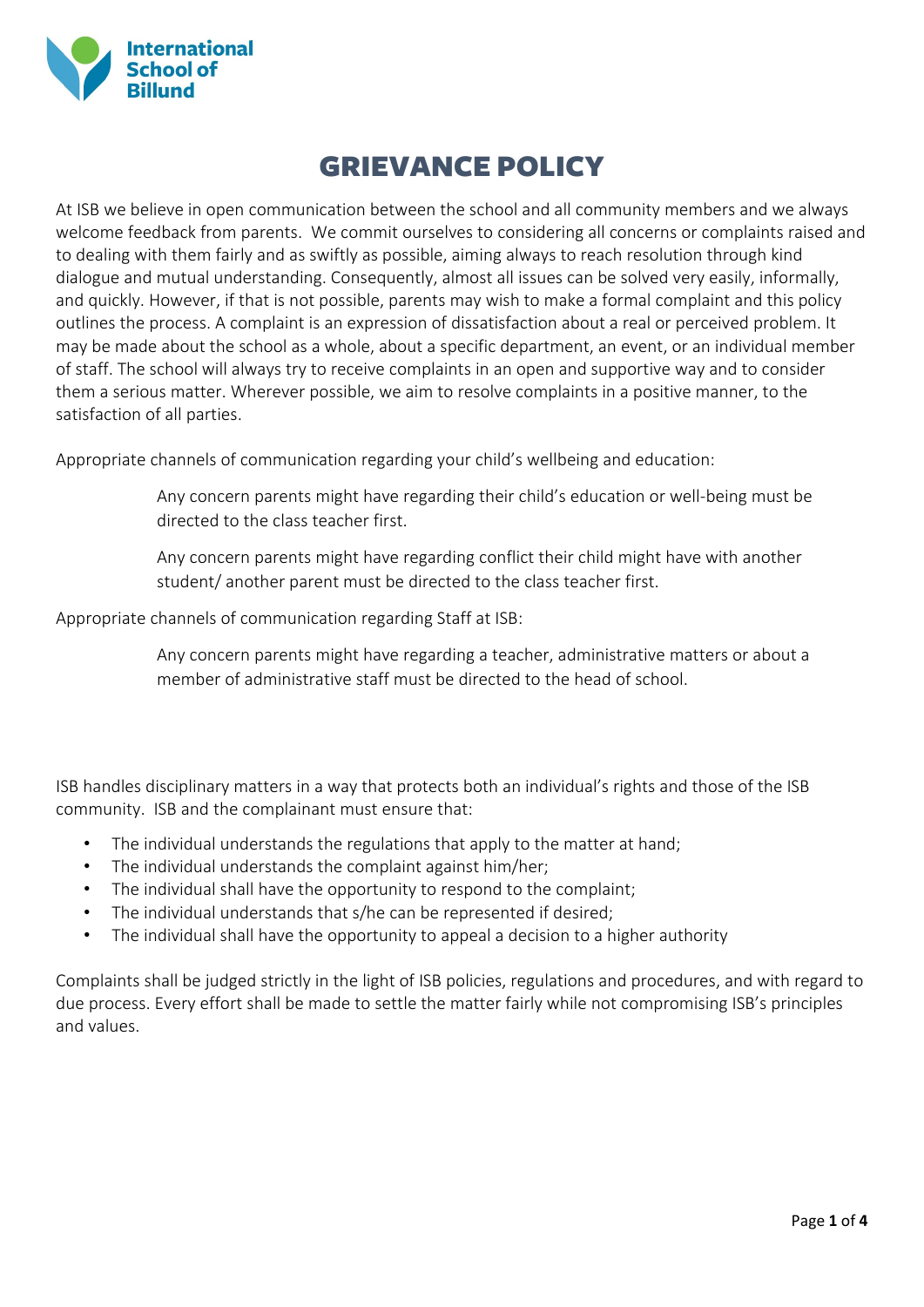

Most complaints can and should be resolved at the level at which they arise: between the parent and the teacher or other school employee, if necessary with the help from leadership. In all cases, complaints must follow these three stages:

## STAGE 1 – INFORMAL RESOLUTION

| 1.1                                                                                                                                                                                                                                                                                                                                                                                                                                                                                                                     | 1.2                                                                                                                                                                                                                                                                                                        | 1.3                                                                                                                                                                                                                                                                                  |
|-------------------------------------------------------------------------------------------------------------------------------------------------------------------------------------------------------------------------------------------------------------------------------------------------------------------------------------------------------------------------------------------------------------------------------------------------------------------------------------------------------------------------|------------------------------------------------------------------------------------------------------------------------------------------------------------------------------------------------------------------------------------------------------------------------------------------------------------|--------------------------------------------------------------------------------------------------------------------------------------------------------------------------------------------------------------------------------------------------------------------------------------|
| If parents have a concern<br>or a complaint they<br>should contact their<br>child's teacher. In many<br>cases, the matter will be<br>resolved immediately to<br>the parents' satisfaction.<br>If the teacher cannot<br>resolve the matter, it may<br>be necessary for parents<br>to consult the deputy<br>head.<br>Complaints made directly<br>to the head of school will<br>usually be referred to the<br>relevant teacher unless<br>the head of school deems<br>it appropriate to deal with<br>the matter personally. | The teacher will make a<br>written record of all<br>concerns and complaints<br>and the date on which<br>they were received.<br>Should the matter not be<br>resolved immediately,<br>receipt of the complaint<br>will be acknowledged<br>within 3 days and a<br>response provided within<br>5 working days. | If a response cannot be<br>provided within that time,<br>or in the event that the<br>teacher and the parents<br>fail to reach a satisfactory<br>resolution, parents will<br>then be advised to<br>proceed with their<br>complaint in accordance<br>with Stage 2 of this<br>procedure |
|                                                                                                                                                                                                                                                                                                                                                                                                                                                                                                                         |                                                                                                                                                                                                                                                                                                            |                                                                                                                                                                                                                                                                                      |

and the control of the control of the control of the control of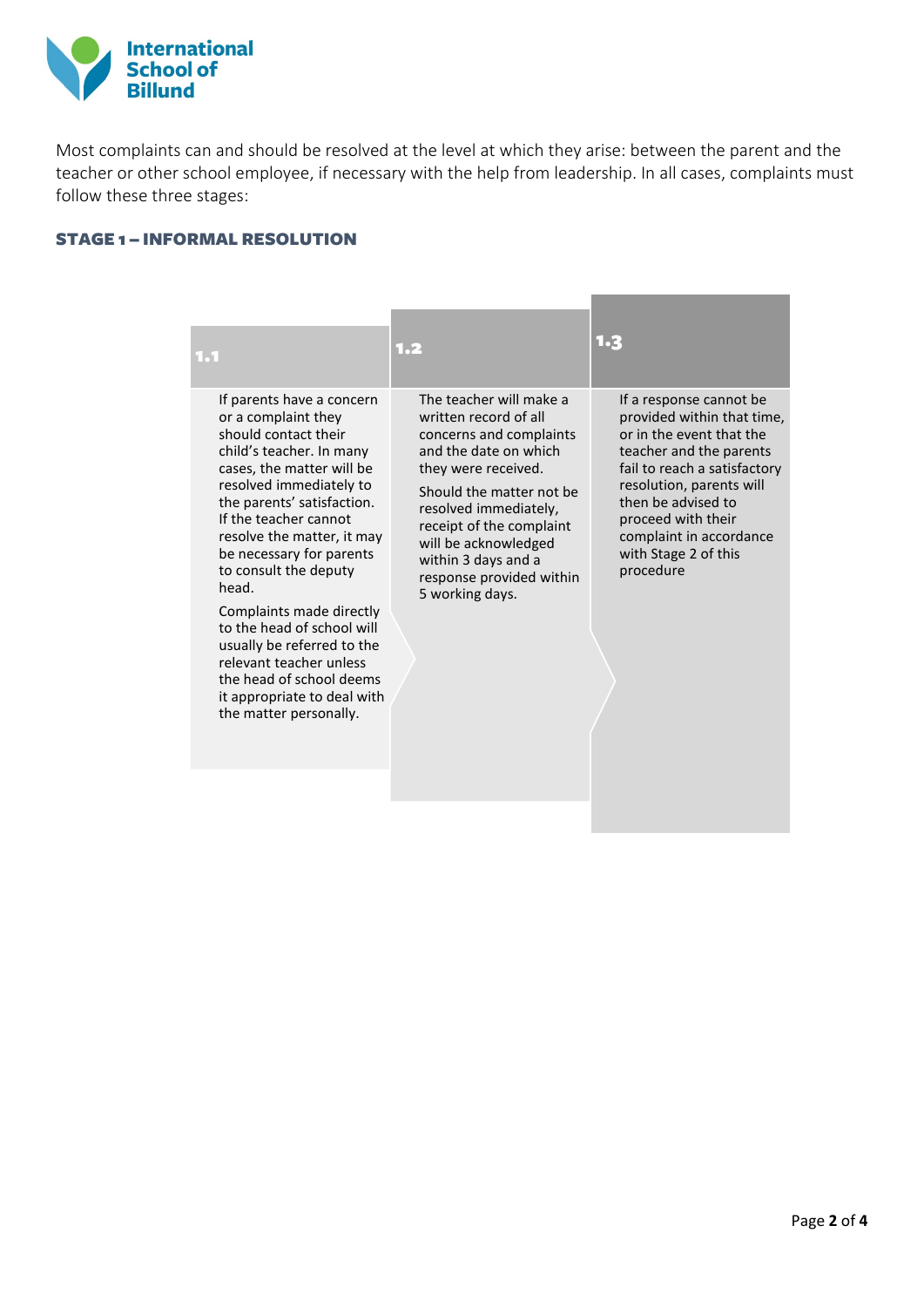

## STAGE 2 – FORMAL RESOLUTION

| 2.1                                                                                                                                                                                                                                                                                                                                                                                                                                                                                                                                                                                                                                                                                        | 2.2                                                                                                                                                                                                                                                                                                                                                                                                                                 | 2.3                                                                                                              |
|--------------------------------------------------------------------------------------------------------------------------------------------------------------------------------------------------------------------------------------------------------------------------------------------------------------------------------------------------------------------------------------------------------------------------------------------------------------------------------------------------------------------------------------------------------------------------------------------------------------------------------------------------------------------------------------------|-------------------------------------------------------------------------------------------------------------------------------------------------------------------------------------------------------------------------------------------------------------------------------------------------------------------------------------------------------------------------------------------------------------------------------------|------------------------------------------------------------------------------------------------------------------|
| If the complaint cannot<br>be resolved on an<br>informal basis, then the<br>parents should put their<br>complaint in writing to<br>the Head of School.<br>The head of school will<br>decide, after considering<br>the complaint, the<br>appropriate course of<br>action to take.<br>In most cases, the head<br>of school will meet with<br>the parents concerned,<br>usually within two days of<br>receiving the complaint.<br>If possible, a resolution<br>will be reached at this<br>stage.<br>It may be necessary for<br>the head of school to<br>carry out further<br>investigations. In such an<br>instance a definitive<br>answer will be given<br>within 10 further working<br>days | The head of school will<br>keep written records of<br>all meetings and<br>interviews held in<br>relation to the complaint.<br>Once the head of school<br>is satisfied that, so far as<br>is practicable, all of the<br>relevant facts have been<br>established, a decision<br>will be made and parents<br>will be informed of this<br>decision in writing.<br>The head of school will<br>also give reasons for<br>his/her decision. | If parents are still not<br>satisfied with the<br>decision, they may<br>proceed to Stage 3 of this<br>procedure. |